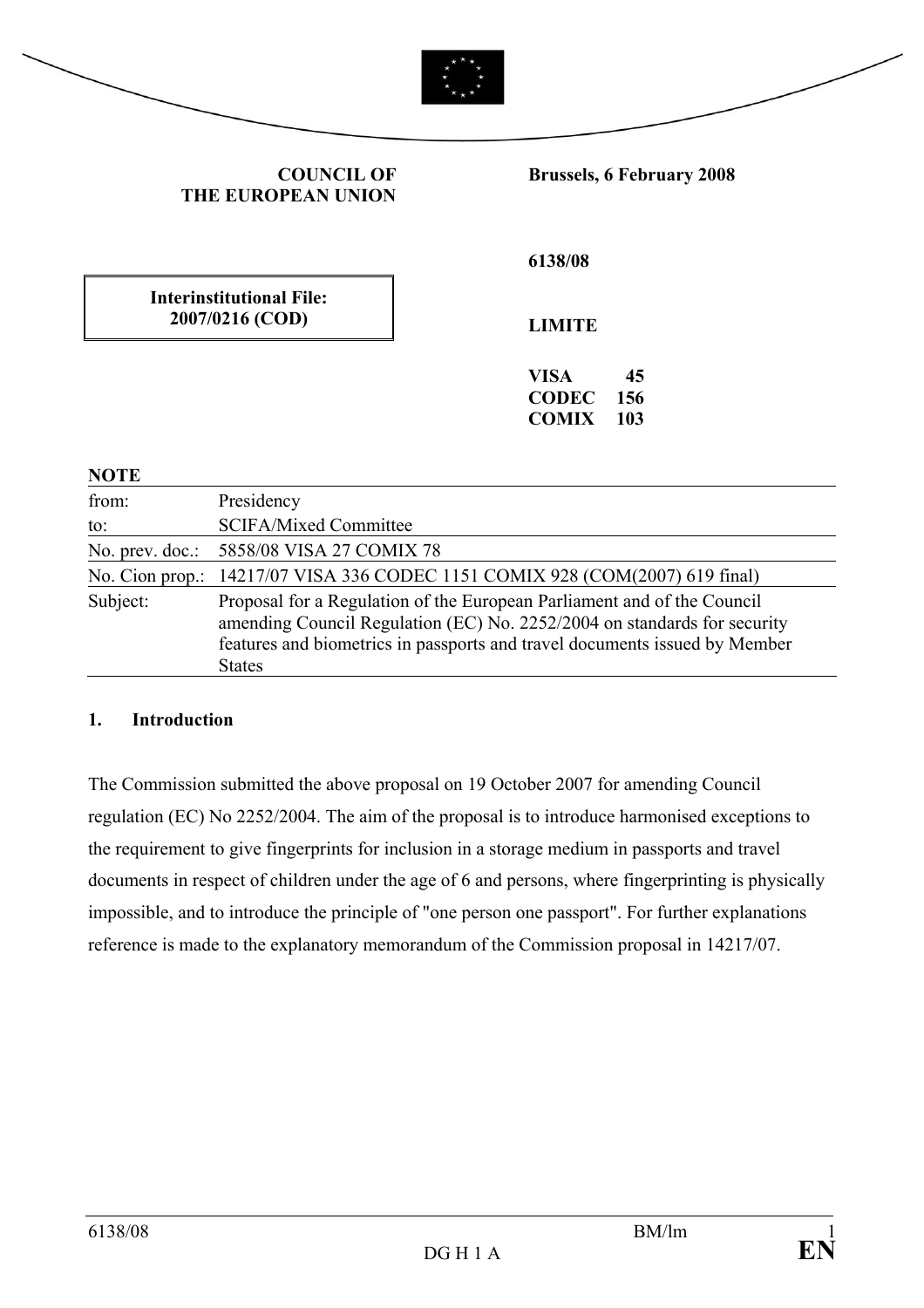The Visa Working Party examined the proposal at its meeting on 8 and 9 January 2008.<sup>1</sup> The proposal was in general met with positive reactions from delegations, but some questions remained outstanding. The Presidency invites SCIFA to examine the issue of the age limit and the "one person one passport" principle.

### **2. Questions submitted to SCIFA**

## **a. Age limit**

The majority of delegations supported the Commission proposal providing for an obligation to take fingerprints from the age of 6 years. Some of these delegations thought that it in addition should be possible to provide under national law for the taking of fingerprints even for children below the age of 6 years (CZ, FR, PT). On the other hand, two delegations supported a higher age limit of 12 years from which the fingerprints would have to be given (DE, AT).

It was concluded that the minimum age limit is a policy issue and as the pilot projects had shown that fingerprints collected from children of 6 years may efficiently be used for the purpose of verification (one to one check). In any case, there is a need for a harmonized approach for all Member States. It needs also to be decided if member States should be allowed to collect fingerprints of children under the age of 6 on the basis of the national legislation.

*The Presidency invites SCIFA to decide if it can agree on the text of Article 1(2) in the Annex, which would imply an obligation to take fingerprints from children from the age of 6 years and a possibility to provide for he taking of fingerprints from children below that age.* 

 $\overline{a}$ 1 See 5858/08 VISA 27 COMIX 78.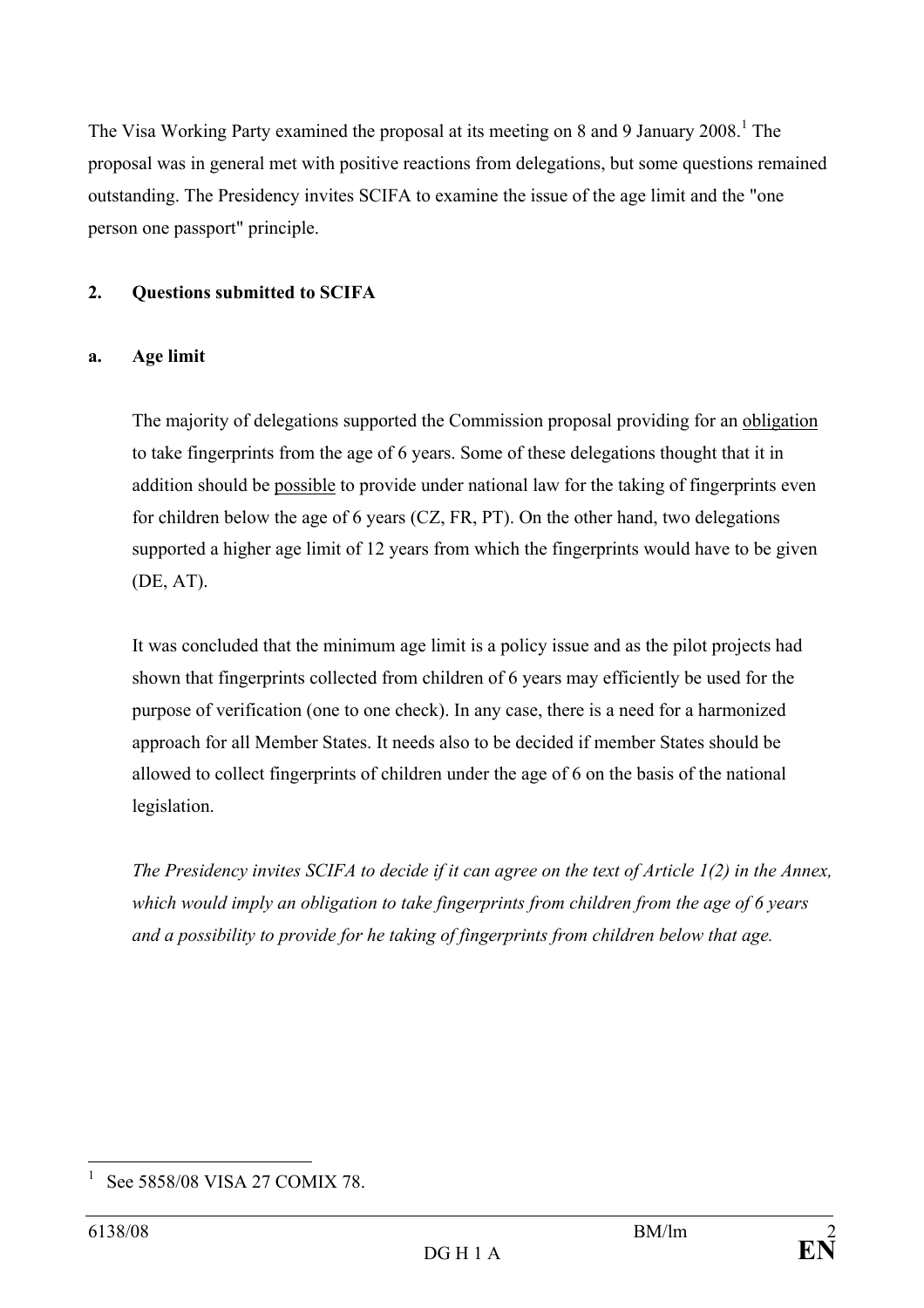### **b. "one person one passport"**

The majority of the delegations supported the principle of "one person-one passport". However, NL raised the question whether there is a legal basis in the TEC for establishing this principle in the Regulation. Additionally, AT did not support this principle, primarily due to the financial consequences that may arise from the obligation for every individual regardless of the age to obtain his/her own passport/travel document.

It was concluded that the principle of "one person-one passport" has already been implemented in the majority of the Member States but that due to the financial implications for Member States which have not yet introduced this principle it is desirable to confirm the approach.

*The Presidency invites SCIFA to decide if, with a view to a better protection of children, it can agree to the text of Article 1(1) of the Annex which provides for the "one person one passport" principle.* 

 $\frac{1}{2}$